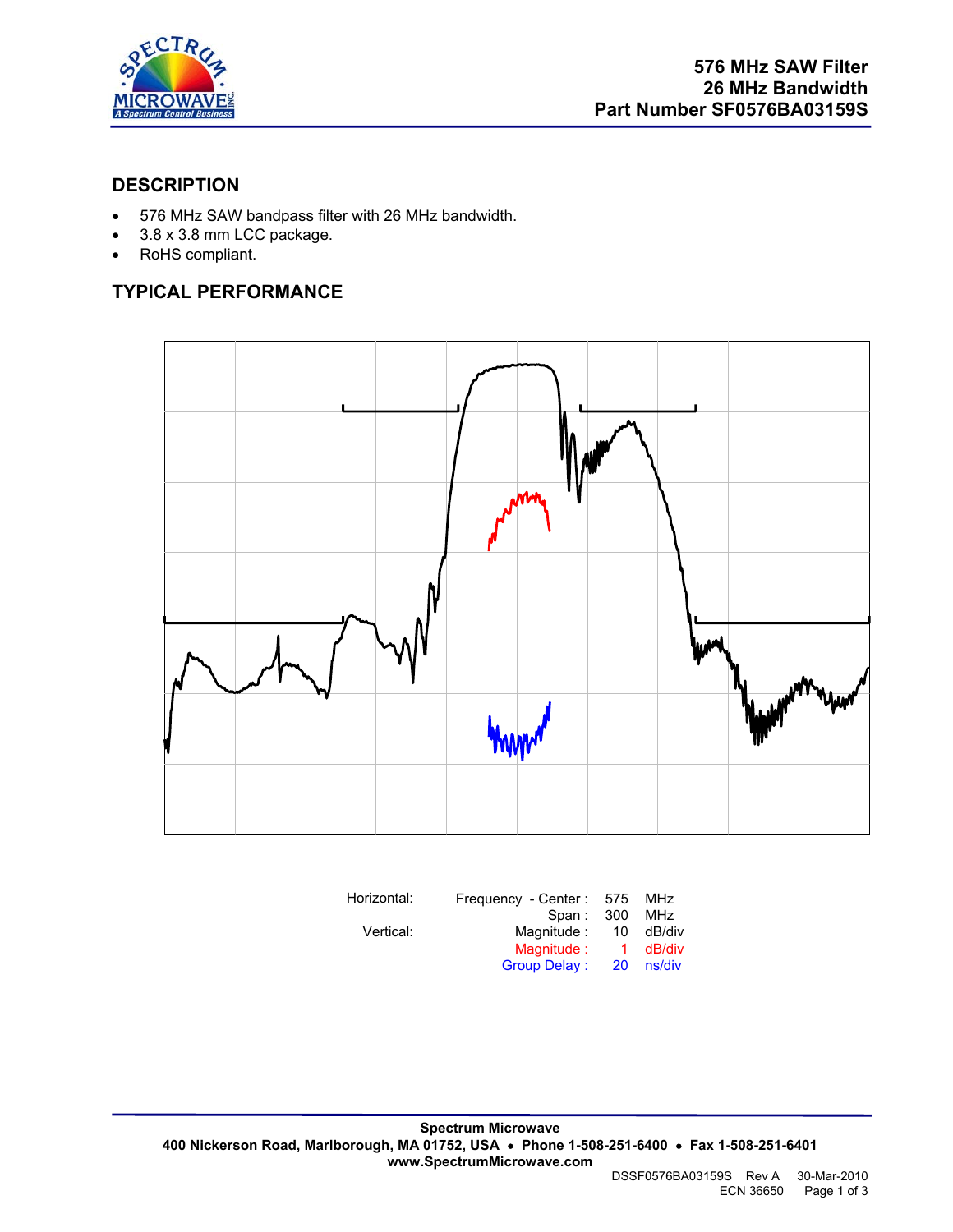

### **SPECIFICATION**

| Parameter                                             | <b>Min</b> | <b>Typ</b> | <b>Max</b> | <b>Units</b>    |
|-------------------------------------------------------|------------|------------|------------|-----------------|
| Nominal Center Frequency F <sub>c</sub>               |            | 576        |            | <b>MHz</b>      |
| Passband                                              | 563        |            | 589        | <b>MHz</b>      |
| Maximum Insertion Loss over the Passband              |            | 4.1        | 4.5        | dB              |
| Absolute Delay                                        |            | 40         |            | ns              |
| Rejection (0.3 to 501 MHz)                            | 40         | 41         |            | dB              |
| Rejection (501 to 550 MHz) <sup>1</sup>               | 10         | 14         |            | dB              |
| Rejection (602 to 651 MHz) <sup>1</sup>               | 10         | 11         |            | dB              |
| Rejection (651 to 876 MHz)                            | 40         | 42         |            | dB              |
| Rejection (876 to 1026 MHz) <sup>1</sup>              | 40         | 41         |            | dB              |
| Amplitude Variation over the Passband                 |            | 0.9        | 1.5        | $dB$ $p-p$      |
| Group Delay Ripple in Passband                        |            | 20         | 100        | ns p-p          |
| Source/Load Impedance                                 |            | 50         |            | ohms            |
| Temperature Coefficient of Frequency, Tc <sup>2</sup> |            | $-70$      |            | ppm/°C          |
| Ambient Temperature (Tref)                            |            | 23         |            | $\rm ^{\circ}C$ |

Notes: 1. Absolute level

2. Typical shift of filter frequency response with temperature is  $\Delta f = (T - T_{ref})^*Tc^*Fc$ .

#### **MAXIMUM RATINGS**

| <b>Parameter</b>            |     | wax | unns   |
|-----------------------------|-----|-----|--------|
| Storage Temperature Range   | -45 | 85  | $\sim$ |
| Operating Temperature Range | -20 | 55  | $\sim$ |
| Input Power Level           |     |     | dBm    |

#### **MATCHING CIRCUIT**



Notes:

- 50 ohm single ended operation.
- Matching components are not required.